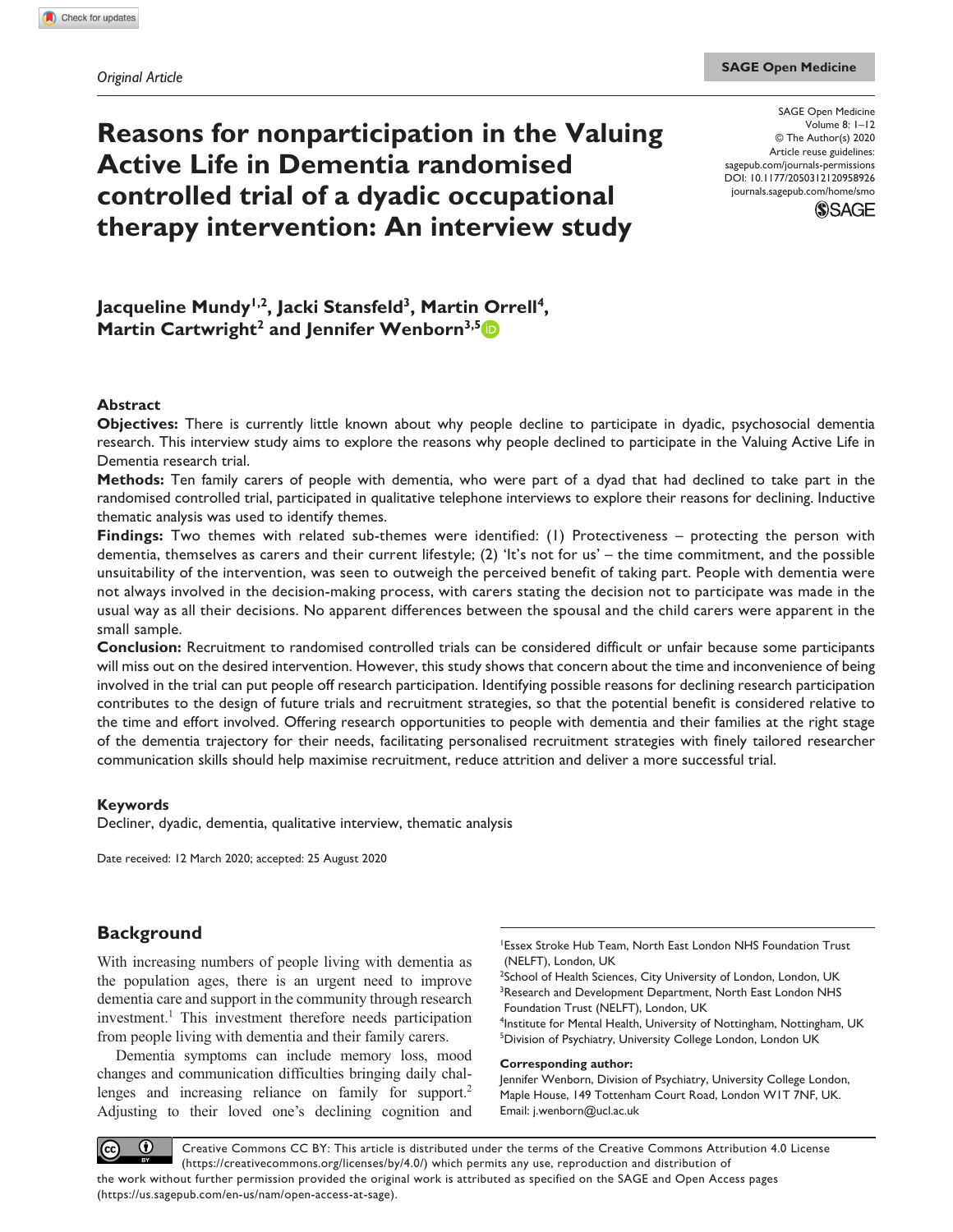functional abilities can be both demanding and distressing. Many interventional dementia studies are dyadic due to the nature of the dementia symptoms.<sup>3</sup> Moreover, carers' support can be critical in facilitating the person with dementia's decision-making and participation in research and interventions.<sup>4,5</sup> However, the motivation to participate in dyadic psychosocial dementia research is largely uninvestigated.<sup>6</sup> Different types of dyadic relationships may affect the willingness to engage in dementia research. $4,7$  Elad et al.<sup>6</sup> suggest the higher proportions of spousal research participants may reflect a higher commitment to the person with dementia from their spouse and/or greater time limitations in adult children. Wimo et al.<sup>8</sup> identified two-thirds of participants in a European survey were spousal with most being wives. However, whether participation in research is representative of societal carer relationships in psychosocial research is not known.

The Consolidated Standards of Reporting Trials (CONSORT) require the proportion of people who declined to participate to be reported.<sup>9</sup> This reporting allows trial rigour to be assessed by indicating whether participants represent societal prevalence or if sections of the cohort are unaccounted for. However, the numbers of decliners alone does not reveal their decisions for nonparticipation. Reasons can be multifaceted, incorporating the perceived acceptability of the research processes, the intervention, personal risks and implications together with lifestyle considerations.10 The different levels of commitment, risk and perceived benefit for both parties suggest that motivators for and against participation differ. It may involve differing opinions and conflicting obligations within the dyad, thus making decisions more complex than nondyadic research participation.

The ethical principles underpinning the right to refuse research participation are established in the Declaration of Helsinki.<sup>11</sup> Furthermore, people are not obliged to explain their reasons for declining.12 These principles can restrict the reporting of why people decline.13 Some reasons for declining psychosocial dementia trials are reported, either with the trial outcome<sup>5,14–19</sup> or when reflecting on recruitment issues.20,21 These papers reported multifaceted reasons for declining, including time constraints, the wish to maintain normality, perceived insufficient value exchange, dissonance between dyad's health and the study requirements, and protection of the person with dementia. Reports also state that many people do not provide a reason for declining, although it is unclear how formally the information was obtained. Qualitative exploration of why people decide not to participate in dyadic psychosocial research has not been undertaken with semi-structured interviews, but has the potential to identify barriers to participation. Reporting these barriers can improve the acceptability and inclusivity of future study designs for people with dementia and their family carers.

The main aim of this study was to identify and explore, from the family carer perspective, why dyads decided not to participate in the Valuing Active Life in Dementia (VALID) randomised controlled trial (RCT) (ISRCTN 10748953).22 The secondary aim was to identify if the reasons given differed according to the carer's gender or type of relationship with the person with dementia, that is, spousal or nonspousal.

# **Methodology**

## *VALID randomised controlled trial*

This qualitative study was embedded within the multisite, pragmatic, two-arm, parallel group, single-blind individually randomised VALID RCT. The RCT aimed to establish the clinical and cost effectiveness of the Community Occupational Therapy in Dementia – UK version (COTiD-UK) intervention compared to treatment as usual. Dyads (pairs) comprising a person with dementia and a family carer were recruited, via memory services and other relevant health and social care services that support people with dementia living in the community and their families. The former had to live in their own home; have a diagnosis of dementia as defined by the *Diagnostic and Statistical Manual of Mental Disorders* (4th ed.;  $DSM-IV$ ;<sup>23</sup> and score between 0.5 and 2 on the Clinical Dementia Rating Scale indicating mild-to-moderate dementia.24 Carers had to be aged 18 or above and provide practical support with domestic or personal activities to the person with dementia for at least 4 h per week. Both parties had to be able to converse in English; be willing to participate in the COTiD-UK intervention together if allocated to receive it; and have the capacity to provide consent. Face-to-face research assessments took place with the dyad in the person with dementia's home pre-randomisation, at 12 weeks and 26 weeks post-randomisation, and then by telephone with just the carer at 52 and 78 weeks post-randomisation. Dyads were randomly allocated to either receive the COTiD-UK intervention or the usual service provided within their locality, which may or may not include occupational therapy.

The aim of COTiD-UK is to maximise the ability of the person with dementia to engage in personally meaningful activities and improve the carer's sense of competence. The 10-week intervention is delivered to the dyad together in the person with dementia's home. It incorporates individual narrative interviews, setting personalised goals reflecting the dyad's interests and aspirations and working with the occupational therapist to achieve them. Goals can include the development of coping strategies, environmental adaptation and the maintenance of hobbies and activities.

A total of 15 research sites were recruited across England between September 2014 and May 2017, although one site did not proceed to recruiting pairs due to a major service reorganization; 468 dyads were recruited from the remaining 14 sites between September 2014 and July 2017.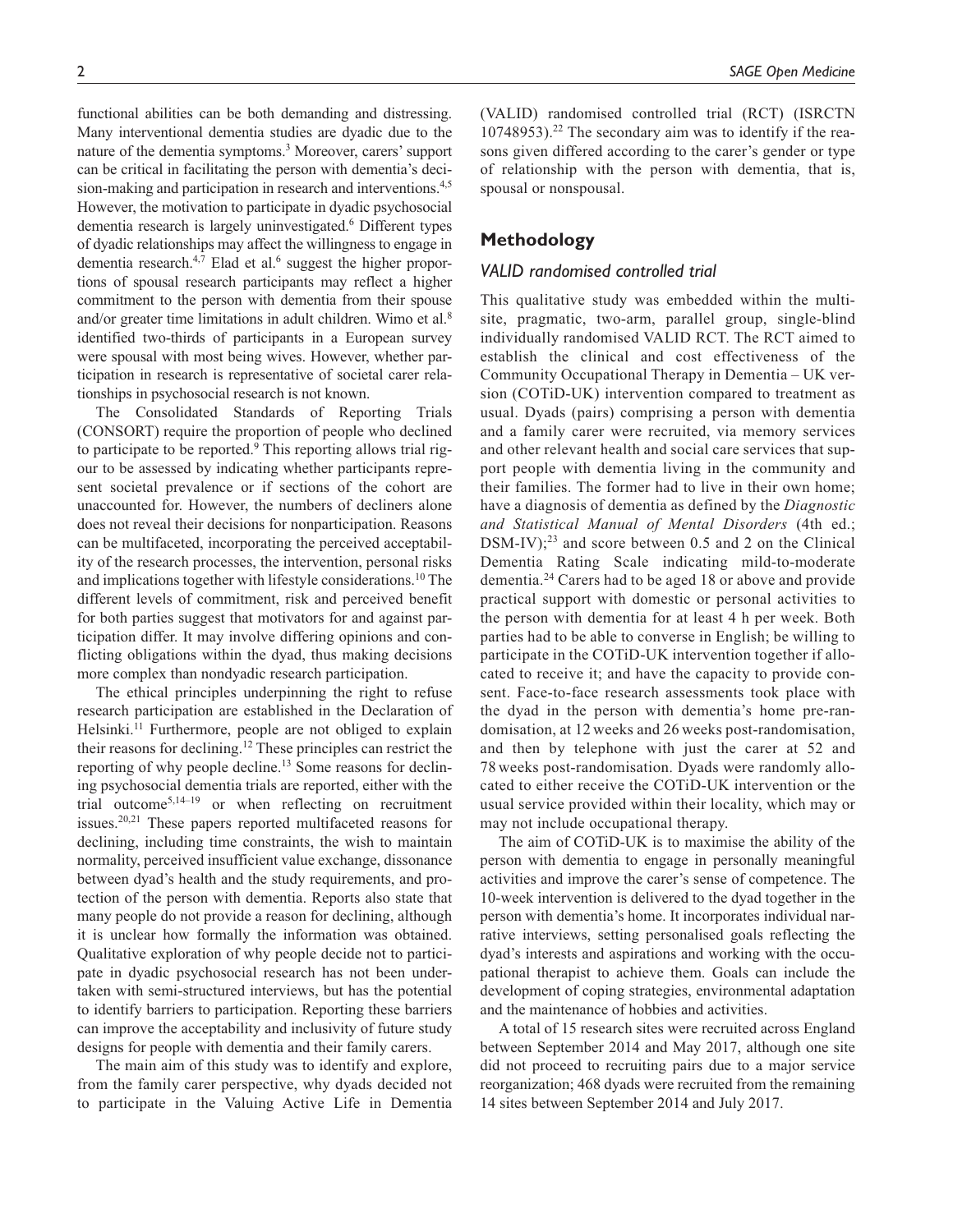### *Design*

This was a qualitative study using semi-structured telephone interviews with a convenience sample of family carers of people with mild-to-moderate dementia who had declined to take part in the VALID RCT and used inductive thematic analysis to identify themes from the data collected.<sup>25</sup>

### *Participants*

Family carers who had expressed interest in the VALID RCT and been provisionally assessed by the local researcher as being eligible to take part, but then declined to do so, were eligible to take part in this qualitative interview study. Carers who had been screened as not being eligible for the VALID RCT were not eligible for this qualitative study.

# *Recruitment*

Four of the VALID RCT sites took part in this qualitative study. The sites were selected because they were recruiting to the RCT during this period and had the local researcher capacity and willingness to manage the additional workload, and to maximise the geographical spread of the sample. Local site researchers were asked to identify potentially suitable participants while screening and recruiting participants to the VALID RCT. The RCT screening usually took place via a telephone call to the carer following their expression of interest in taking part and having been provided with the RCT recruitment materials.

The recruitment process for this qualitative study was outlined in the VALID RCT Trial Operations Manual. A document, approved by the Ethics Committee, was provided to enable local researchers to adopt a consistent method of approaching potential participants, and to gain verbal consent for the use of some screening data to be retained, namely the carer's gender, relationship to the person with dementia and their postcode. The local researcher asked the following question at the point at which a family carer declined to participate in the RCT:

We would like to understand why family carers decide not to take part in VALID, this is so we can make research more accessible to people with dementia and their family carers in the future. Do you mind telling me why you decided not to take part?

The researcher categorised the response using a predefined list of possible reasons that could be read out to the carer to choose from if they wished. Reasons for declining were as follows: 'We are managing fine at the moment', 'We/I do not wish to take part in research in general', 'We/I am too busy', 'We/I am not well enough for VALID', 'We/I don't like the idea of a 50:50 chance of receiving the occupational therapy or not', 'Other–please give details' and 'I do not want to give a reason'. Analysis of these data was planned to enable interpretation of the reasons for declining.

If the family carer agreed to have the above information recorded, the researcher then continued by saying,

Thank you. We would be very interested to hear more about your reason/s for not wanting to take part in VALID; this would involve a short telephone conversation with Jacqueline Mundy, a nurse researcher at a time convenient to you. Can I pass your details to her so she can contact you to arrange this?

If the carer declined at this point, they were thanked for their time and no further action was taken. If the carer did agree, their name, postal address and telephone contact details were recorded and the completed form sent via a secure email portal to the first author.

This process was standardised but also dependent on the local researcher's assessment and judgement of the individual situation, for instance, the carer's current level of stress and competing demands on time. So if at any point in the process, the local researcher, who was trained and experienced in recruitment processes and often from a clinical background, felt that the questions were intrusive or ill-timed for that individual at that time, then the above process was not followed. Examples of situations when this process did not happen included the following: the contact was with the person with dementia who then declined involvement and it was not possible to speak to the carer, the carer expressed feelings of stress or reported feeling unwell and it was therefore unethical to add to their burden, or having declined participation in the RCT the carer terminated the call before the researcher could proceed. No further contact was made following the point at which the dyad reported their decision to decline the RCT as that was considered intrusive and unethical bearing in mind they had declined research involvement at that point.

Between January and September 2016 at the four participating sites, 146 dyads who had been initially screened as being eligible to take part in the RCT declined to do so. However, it is not known how many of these would subsequently have been eligible for the RCT; were actually asked to share their reason(s) for declining; did or did not do so; or were then invited to take part in the telephone interview, as local researchers varied in adhering to the process outlined.

On receipt of the completed form, Jacqueline Mundy then made contact by telephone, introduced herself as the VALID Trial Manager and explained the purpose of the interview. If the carer agreed to be interviewed, a consent form with a prepaid return envelope was posted, for completion and return prior to the telephone interview.

Jacqueline Mundy received 18 expressions of interest via local researchers to make contact with. One person could not be contacted; two then declined to be interviewed with no reason stated; and three declined to be interviewed stating they were too busy. Twelve carers agreed to participate and returned a consent form. One then declined to participate as they had experienced a dementia crisis at the time of being screened for the RCT and decided they did not want to revisit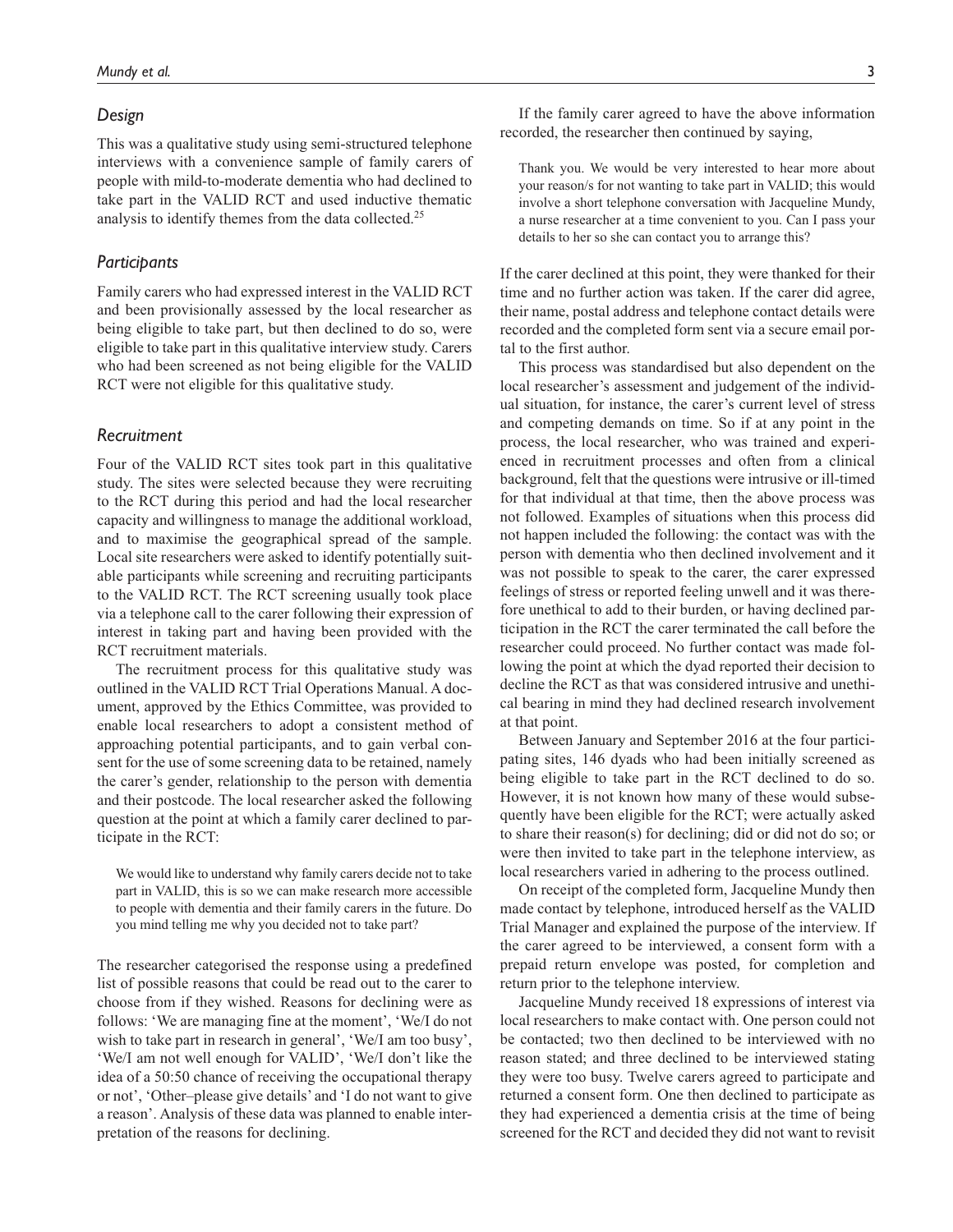that difficult time. The second was then in a crisis situation at the time arranged for the interview and so was unable to proceed.

### *Data collection*

*Interview Topic Guide development.* Jacqueline Mundy, Martin Orrell and Jennifer Wenborn developed an indicative Topic Guide for the semi-structured interviews. This guide comprised a series of key questions along with suggested prompts, to explore dyads' reasons for declining to take part in the VALID RCT and the decision-making processes they had used. The questions were based on Connell et al.'s<sup>13</sup> focus group study of American family caregivers' attitudes towards people with Alzheimer's disease taking part in clinical research, and then refined through the authors' extensive experience of screening and recruiting potential participants for the VALID RCT and other dementia intervention studies.<sup>22,26,27</sup> The study participant recruitment documents and interview Topic Guide were reviewed by the VALID Public and Patients Involvement (PPI) reference group. This group comprised three former spousal carers of people living with dementia, some of whom went on to also have caring roles for other family members. The PPI group was involved throughout the 6-year VALID research programme and therefore had a good knowledge of the research aims, activities and the COTiD-UK intervention. The recruitment materials and the Topic Guide were amended in response to their comments and suggestions to enhance the relevance and clarity.

*Topic Guide content.* The Topic Guide included the following questions: (1) What were your views about taking part in research before being invited to VALID?; (2) What did you think taking part in the VALID study would involve for you both?; (3) How did you come to the decision not to take part in VALID?; (4) The reason you gave for not taking part was (reason as recorded by the local researcher inserted here), please could you tell me more about this?; (5) What influence did the initial approach have on your decision not to take part?; and (6) What would make taking part in research easier for your particular circumstances? Additional prompts were included in the Topic Guide to facilitate obtaining the dyad's views and beliefs relating to research, as stated by the carer. The use of active listening, probing, and open and closed questions enabled further exploration of participants' views as required. Interviews were intentionally designed to be short in order to reduce impact and inconvenience, bearing in mind the participants had previously declined to take part in a research study.

*Interviewer.* Jacqueline Mundy conducted all the interviews. She is a registered general nurse with extensive clinical experience and research experience of working with people with a diagnosis of dementia and their family carers. Jacqueline Mundy was the VALID RCT Trial Manager at the time of conducting the interviews but had no previous contact with the interviewees before making contact with them regarding this qualitative study. She completed the study in part-fulfilment for a master's degree in Health Science Research.

*Interviews.* Jacqueline Mundy conducted the telephone interviews within 2 weeks of the interview consent form being returned, at a time convenient for the interviewee. The interviews lasted between 6 and 38min, with the duration dependent on the interviewee's availability and contribution. Interviews were audio-recorded using an encrypted recorder and stored securely in password protected files. Field notes were also made immediately after each interview.

### *Data analysis*

The audio-recordings were transcribed verbatim, checked for accuracy and anonymised by Jacqueline Mundy. Inductive thematic analysis was selected in order to generate themes from the data rather than being shaped by prior assumptions or theories.25

The initial analysis was performed by the first author and began with data familiarisation through reading and re-reading the transcripts and noting items of potential interest. Relevant patterns of meaning, including words and brief phrases, were identified and an initial coding framework was developed. To maximise the rigour of the coding process, a second researcher (Jacki Stansfeld) contributed to the data analysis. Jacqueline Mundy and Jacki Stansfeld agreed a coding framework and then independently coded all the transcripts, meeting as necessary to review and refine the codes, and discuss discrepancies until agreement was reached. Jacki Stansfeld was unaware of the aim of the analysis to maximise inductive coding and reduce bias. This iterative process continued, with themes being identified and then refined through discussion between Jacqueline Mundy, Jacki Stansfeld, and Jennifer Wenborn until agreement was reached. Data from wives, husbands and adult children were analysed separately to identify any differences that were potentially attributable to the carer's gender or relationship with the person with dementia. All quotations have been anonymised, providing nonspecific demographic information to maintain confidentiality.

Ethical approval for the VALID RCT, which included this embedded qualitative study, was granted by the London – Camberwell St Giles Research Ethics Committee (Reference 14/LO/0736 on 14 July 2014). The additional participant recruitment materials, consent form and interview Topic Guide were subsequently approved as a Substantial Amendment on 10 December 2015.

All participants provided written informed consent before taking part. All data were stored in line with NHS Data Protection requirements, and the study was conducted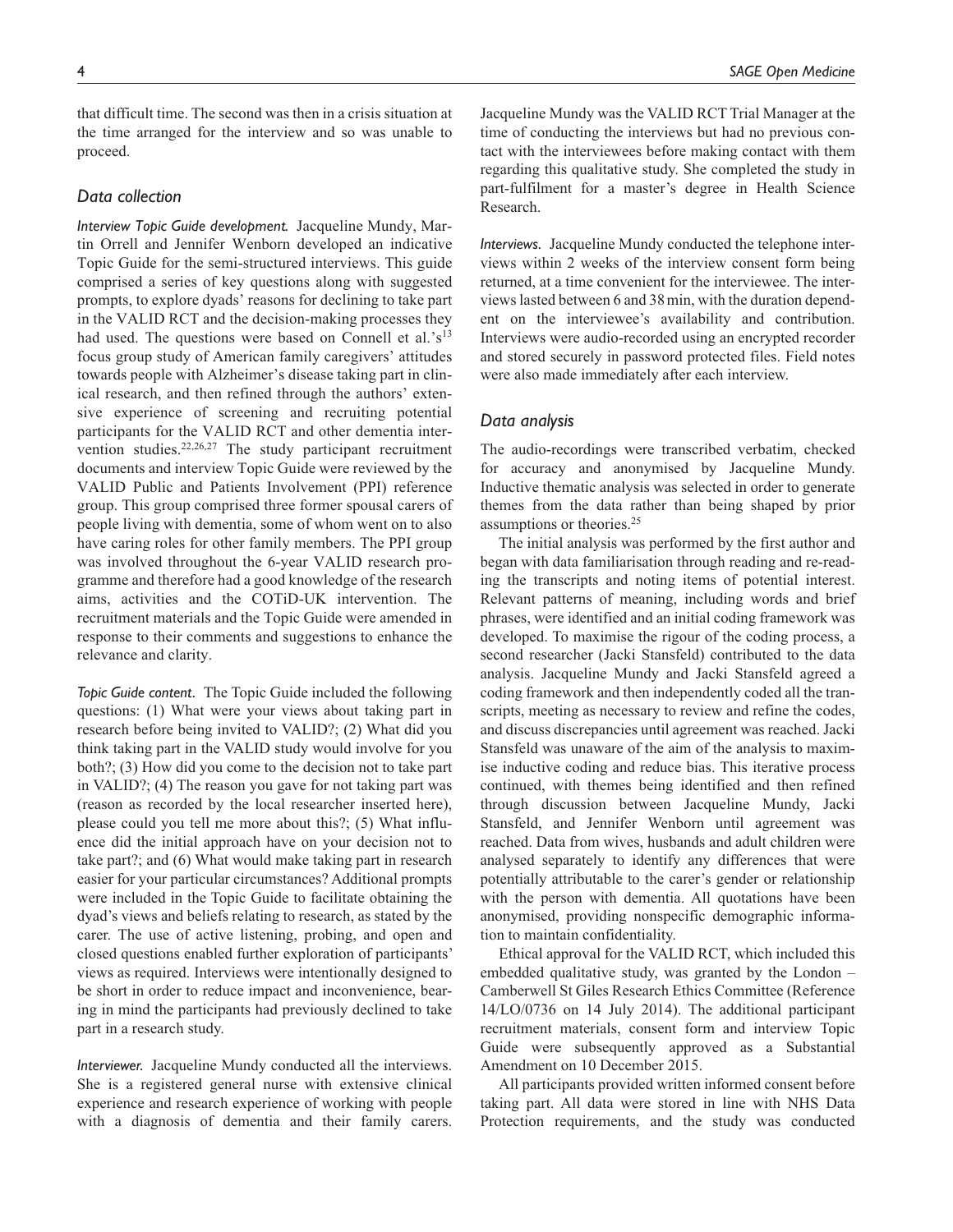| ID | Gender | Relationship to person<br>with dementia |
|----|--------|-----------------------------------------|
| 01 | Male   | Husband                                 |
| 02 | Female | Daughter                                |
| 03 | Female | <b>Wife</b>                             |
| 04 | Female | Niece                                   |
| 05 | Male   | Husband                                 |
| 06 | Male   | Husband                                 |
| 07 | Female | Daughter/daughter-in-law                |
| 08 | Female | Wife                                    |
| 09 | Female | Wife                                    |
| 10 | Female | Wife                                    |

**Table 1.** Participant characteristics: ID, gender and relationship to the person with dementia.

according to Good Clinical Practice (GCP) and the study sponsor standard operating procedures.<sup>12</sup>

# **Findings**

A total of 10 family carers participated in the telephone interviews. The majority were female (7/10) and had spousal relationships (7/10) with the person with dementia; three were adult child carers (one daughter, one niece and one interviewee who cared for both her father and mother-inlaw). No other participant characteristics were recorded. Table 1 summarises the participants' characteristics.

All interviewees expressed interest in taking part in dementia research in general. Six carers reported that a lack of interest in research by the person with dementia was the reason for declining to take part in the VALID RCT, and eight reported having current and/or past experience of taking part in research.

All participants were asked: 'how did you come to the decision not to take part in VALID?' Carers responded that the decision not to participate was made in the same way that the dyad usually made decisions, that is, if the person with dementia usually led the decision that continued. Decisions were not always made jointly; most were carer led  $(n=7)$ , two were led by the person with dementia and one carer was unable to discuss participation as the person with dementia immediately dismissed the idea. Three instances of joint discussion were reported with two led by the person with dementia and one by the carer, and three carers had discussed participation with another family member before discussing it with the person with dementia. Three carers had decided alone, of whom one spoke to the person with dementia afterwards.

Three carers offered suggestions in response to the final question asked: 'What would make taking part in research easier for your particular circumstances?'. All the suggestions were linked to their stated reason for declining: first, the need to continually raise the awareness of dementia so as to reduce stigma; second, for research to be more flexible and require

| Theme                 | Sub-themes                          |
|-----------------------|-------------------------------------|
| <b>Protectiveness</b> | Protecting the person with dementia |
|                       | Protecting themselves as carers     |
|                       | Protecting the dyad's way of life   |
| 'It's not for us'     | Time and disruption                 |
|                       | Intervention                        |
|                       |                                     |

less time from the participants so it was less impactful on an already busy lifestyle; and third, to provide a more incremental introduction to research so as to minimise the risk of the person with dementia being overwhelmed with too much information.

# **Themes**

Two main themes were identified in relation to whether taking part in the study was considered 'worth it': (1) Protectiveness and (2) 'It's not for us'. These reflected balancing the need to protect the person with dementia, themselves and their current lifestyle, that is, maintaining the status quo, versus the time and disruption of taking part and how suitable the intervention was perceived to be for their particular circumstances. These conflicting themes resulted in a perceived imbalance of benefit in return for their involvement in the trial. Table 2 summarises the themes and subthemes that are then discussed below.

### *Protectiveness*

Protecting the person with dementia, themselves and the dyad's current lifestyle was evident throughout the interviews.

*Protecting the person with dementia.* Carers shared strong views about protecting the person with dementia. This included avoiding doing anything that may cause distress, such as taking part in the intervention itself or the research evaluation visits:

If there's anything we don't have to do for her . . . then we try not to do it. (04)

Female carers especially reported shielding the person with dementia from any situation that could precipitate any distressing emotion such as embarrassment, frustration or shame. The VALID RCT requires participants to acknowledge and have insight into the diagnosis of dementia. However, three carers reported strong reluctance of their spouse or relative to acknowledge their diagnosis and symptoms, which had therefore blocked participation:

Nobody ever mentions it [dementia] because you don't mention things like that in front of [person with dementia]. (03)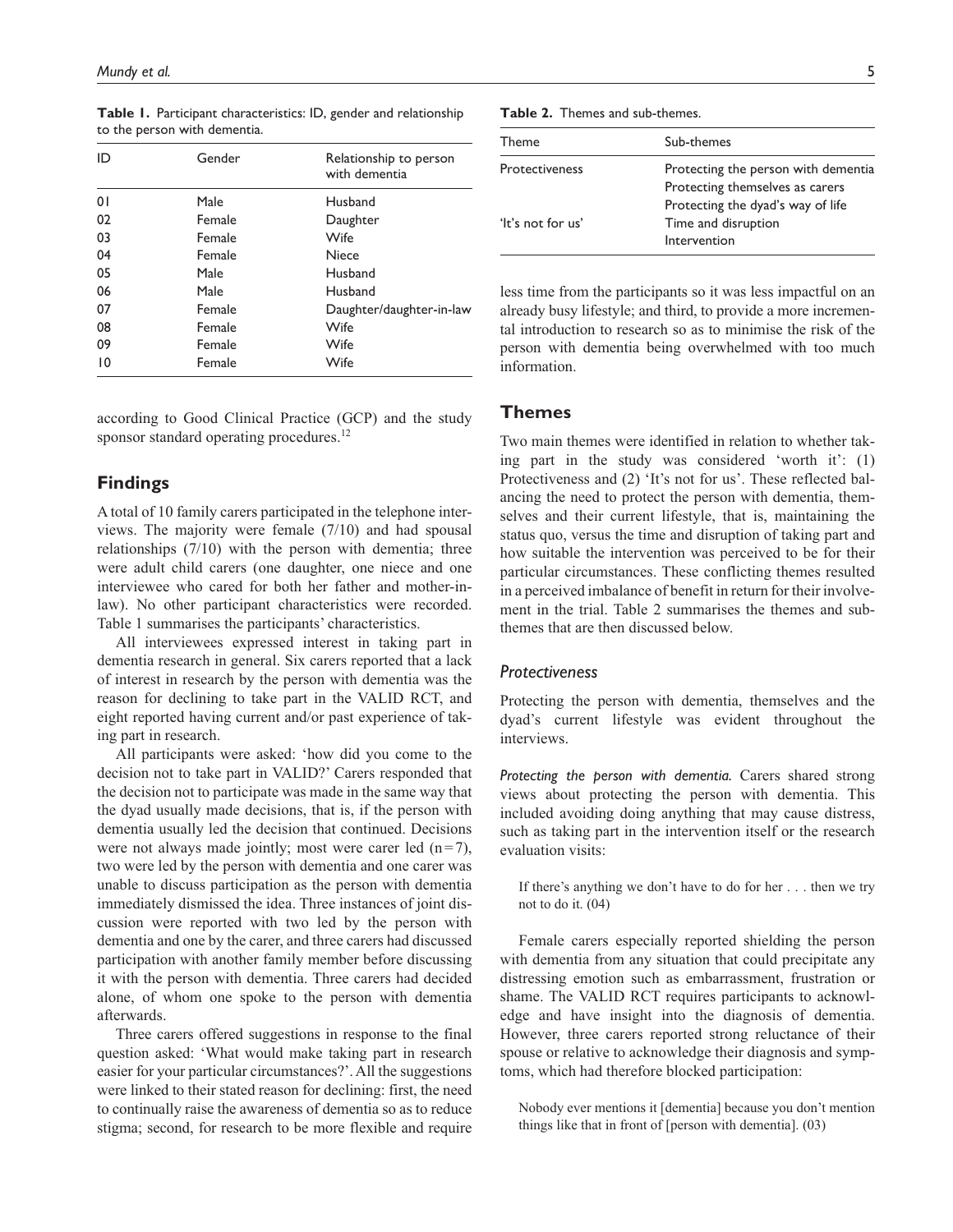My husband isn't interested in talking about it at the moment. (10)

Carers perceived the researcher visits and questions, and the intervention itself, as being situations that may highlight the person with dementia's forgetfulness, difficulty concentrating or trouble completing complex tasks, and so decided to avoid them, so as to protect the person with dementia:

He is deeply embarrassed by the diagnosis of dementia. (08)

All the female adult child carers reported reflecting on broader considerations than just the participation needed by themselves and the person with dementia, for example, the potential benefit to others. However, protecting the person with dementia had remained their priority consideration:

I want to be helpful, but have we got the time for it and can she cope with all that? (07)

*Protecting themselves as carers.* Carers who reported that they had not discussed the decision about taking part with the person with dementia suggested they had taken this approach to shield the person with dementia from distress, as described above. However, reducing distress in the person with dementia also contributed to reducing their own burden:

A lot of things I can't discuss with my husband, because he gets a bit worried by it and it plays on his mind and then I hear about it for a long time. (08)

Carers appeared more willing to discuss the practical difficulties of living with dementia than feelings of embarrassment or social undesirability. References to practical concerns as opposed to referring explicitly to carer burden were more freely given by all interviewees. There were no specific references to carer burden in any of the interviews with husbands as the focus of their responses related to the person with dementia rather than themselves. However, there was an implied burden from female interviewees, where they described feeling the need to compensate for the person with dementia's deficits. Two wives described caring for the person with dementia as an extension of their spousal role and had accepted the inevitable decline:

. . . because it's happening slowly you learn to deal with it say a month at a time rather than it just collapsing on you . . . I mean we've had a good life and everybody has a cross to bear. (03)

*Protecting the dyad's way of life.* Carers reported the need to preserve the routine and normality they currently had, that is, maintaining the status quo. Introducing the intervention was seen as potentially upsetting that balance. Seven carers inferred and three explicitly stated that they were managing day-to-day at a level they felt was acceptable to maintain normality, and so they did not feel the need for any

additional interventions at the time of the VALID RCT invitation:

Very early days for us, we haven't got any problems. (10)

While the COTiD-UK intervention is a dyadic intervention, aimed at both the person with dementia and the carer working together with the occupational therapist, it seems that carers primarily focused on meeting the person with dementia's needs and wants, with their own needs taking second place. Female adult child carers reported that they were managing through collaboration with the person with dementia, themselves and other relevant carers:

We are into a routine . . . we are managing everything now.  $(04)$ 

Seven of the carers described having a structure and using various coping strategies to enable this, for example:

. . . on a Monday morning, the first thing I do is write up a whiteboard for the week . . . (07)

Half the interviewees stated that the intervention being delivered in the person with dementia's home felt like an invasion of their privacy:

I don't mind doing the research . . . I'm not really dead keen on somebody coming in and seeing at our lifestyle and trying to adjust things. (03)

# *'It's not for us'*

This theme related to weighing up the time and effort involved in taking part, and wondering how suitable the intervention might be to their relative with dementia – compared to how much benefit may be obtained.

*Time and disruption.* The potential inconveniences of the time required and disruption to routine were reported. Avoiding taking on additional activities within already busy dayto-day lives was evident in interviews with all the female interviewees:

I couldn't afford to . . . spend an awful lot of time, more time, adding to what I already do. (09)

For those who reported an anticipated negative impact of VALID on their time, most considered the duration of the intervention as being sufficient reason to decline, without reference to the research assessment measures which may have involved up to an additional 18 months follow up:

10 weeks is a long time to commit yourself. (01)

*Intervention.* Carers listed various factors concerning the COTiD-UK intervention itself that had contributed to their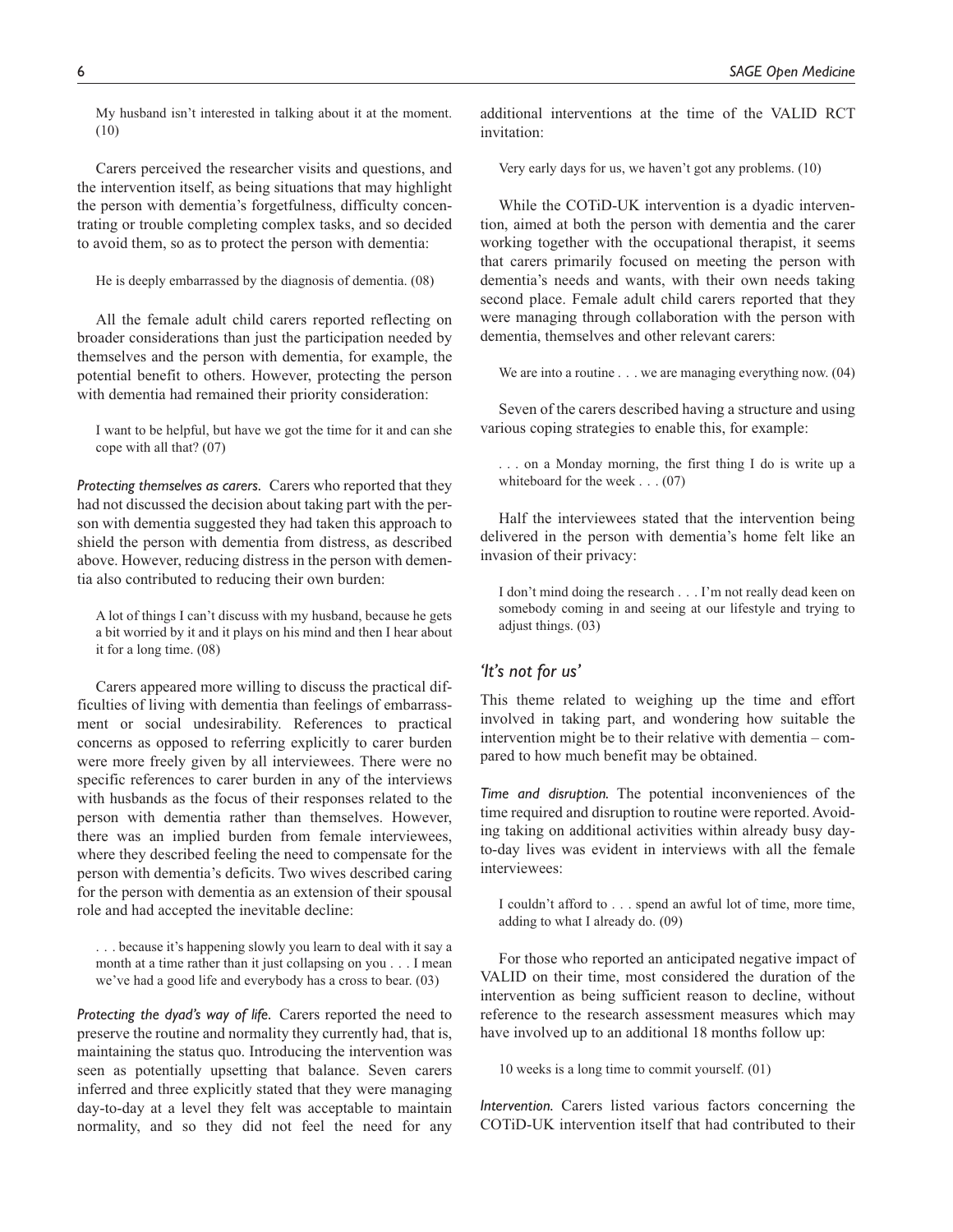decision to decline participation. These included the following: the timing of the intervention in terms of severity of dementia, as well as its suitability for those with physical or other health conditions; understanding the content of the intervention based on the examples provided in the recruitment materials; and how it compared with other interventions or their own previous experience of occupational therapy.

Some carers questioned if the intervention would be suitable for the stage of dementia their relative was at. Some felt that the person with dementia was too early in their dementia pathway and therefore did not have functional problems to address, while others implied they were too late in its progression to benefit. Half the interviewees questioned if the intervention would be suitable for the person with dementia bearing in mind their level of physical frailty or other health conditions:

As much as she would like to, she wouldn't physically be able to, not just the mental side of things but the physical as well. (02)

Interviewees voiced reservations about the content of the intervention itself and wondered if it had enough potential benefit to warrant the time and energy required. One interviewee recalled the Participant Information Sheet gave 'joining groups' as a potential activity example and had found this particularly unattractive:

I not terribly interested in getting involved [joining groups] with a lot of people like that. My husband certainly doesn't want to know. (03)

With the COTiD-UK intervention being very personalised, only broad information and a limited list of examples could be provided in the recruitment materials. This was partly so potential participants did not feel overwhelmed by the amount of information, and partly to reduce the risk of dyads allocated to the treatment as usual arm of the trial 'self-medicating' by taking up some of the COTiD-UK intervention suggestions. However, this may have led to dyads being unclear as to what the intervention itself may involve, other than it being an occupational therapy intervention which requires a time commitment of 10 h over 10 weeks, with many participants not having any prior knowledge of occupational therapy per se. Furthermore, dementia symptoms can affect the ability to understand information and make decisions, in which case perhaps it was easiest and least confrontational to simply decline participation:

Not working out exactly what is meant, his immediate answer is 'no, definitely not'. (07)

Only two dyads had previous experience of occupational therapy: one was currently receiving therapy for memory problems and the other had had a negative experience when addressing physical issues, which may have affected their decision to decline:

The last time . . .. it didn't work. (06)

While there was a reported desire to avoid additional activities and 'over-medicalising' lifestyles by taking part in additional health related activities, there was a hope that research participation may lead to a quick fix. There was an expressed confidence in benefits from medication above psychosocial interventions by all husbands and two wife carers – all of whom had experienced improvements in the person with dementia once they had started medication. One husband referred to the great lengths people may go to for a hope of improvement or the ultimate cure:

If they said eat mice droppings you'd try it, wouldn't you? You know to try and see if it made a difference. (05)

However, he had also reported that the amount of interactions the intervention involved were too long and the number and type of visits restrictive to their lifestyle, which was always active but had improved since starting the dementia medication:

[She] became more active and enjoyed life a bit more when she had the tablets. (05)

# **Discussion**

This interview study explored why family carers declined to participate in the VALID RCT. It enabled the family carers perspective to be heard, at the point of declining, relative to their specific circumstances and dyadic relationship. It is a small sample related to participation in one specific intervention study; however, the results can potentially inform future study design, recruitment and communication strategies to better fit the demographics, needs and values of people with dementia and their family carers.

It was evident that interviewees valued the benefit to both themselves and others from participation in research. However, there was no single reason given for declining the VALID RCT and no specific reference to trial randomisation or the dyadic participation being an issue. However, protective caregiving and the perceived onerous requirements of both the research interviews and data collection, and the intervention, led to a dissonance between initially expressing interest and then actually taking part.

All interviewees expressed protective tendencies towards the person with dementia. The avoidance of embarrassment and stigma, and maintaining the person with dementia's dignity, was also evident, which is commonly highlighted as a barrier to research recruitment.<sup>28</sup> Furthermore, other health issues contributed to not feeling able to take on anything extra, and perhaps this is to be expected in a predominantly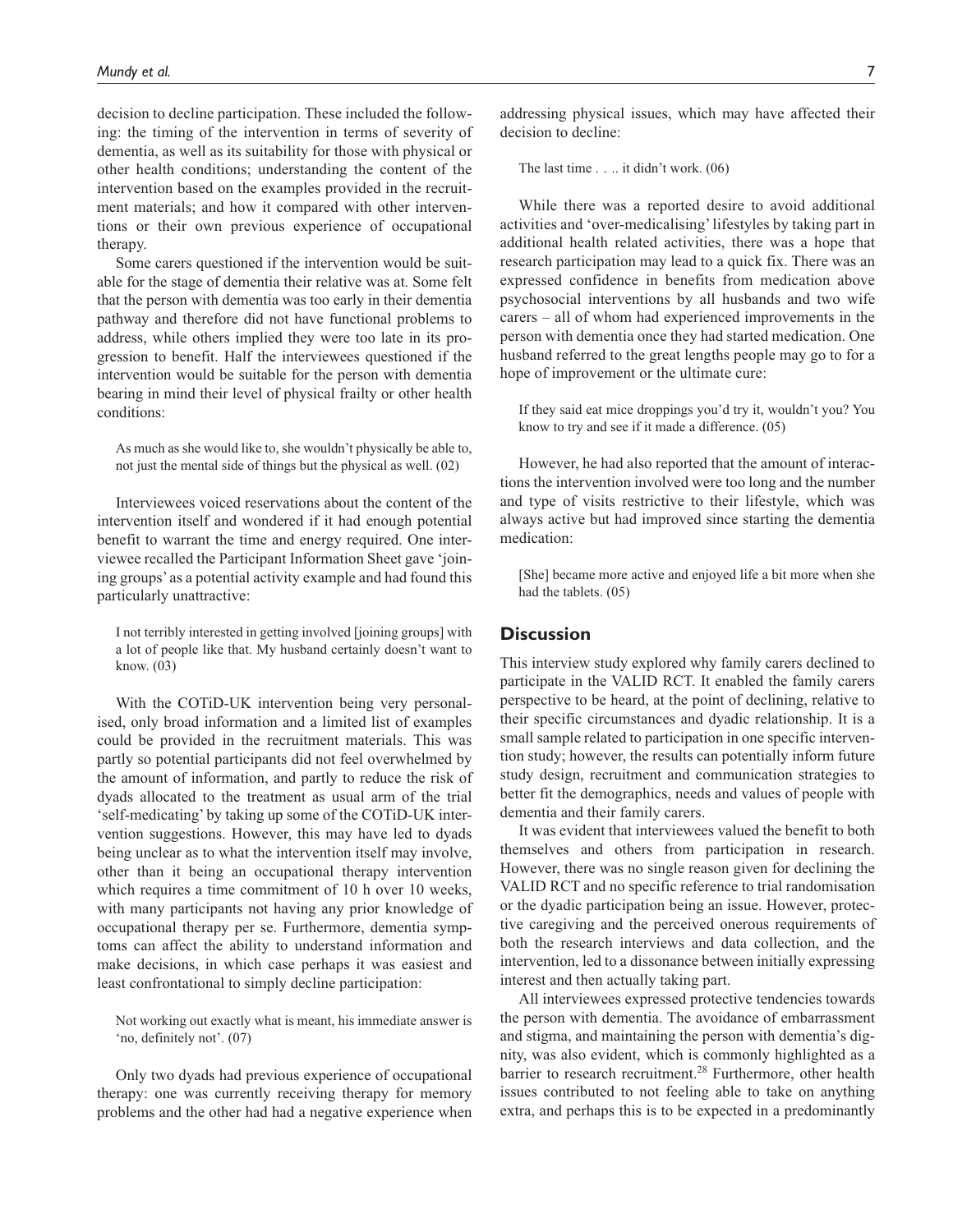ageing cohort with multiple comorbidities. For those in the early stage of dementia, their decisions suggest they are living in the present and are unaware of, or in denial of the degenerative nature of dementia, without any consideration for future need. Carers reported being wary of approaching the person with dementia because of how they may negatively react to the term dementia or the suggestion that they may need help.

Inconveniences, such as time limitations, outweighed any perceived benefit from participating. Inconveniences have previously been cited as a significant barrier to participation in dementia trials.<sup>5,14–21</sup> It is accepted that not all expressions of interest in trials will convert into participants due to the time constraints inherent in caring.<sup>29</sup> However, it is possible that inconveniences were considered easier to talk about as reasons for declining than risk opening the 'Pandora's box' of caring for a person with dementia.

Although COTiD-UK is personalised and can be of a shorter duration, the time requirement was considered as too disruptive by over half of the declining interviewees. Practical obstacles for psychosocial interventions including the impact on routine and day-to-day stability have been previously considered burdensome.21 Information regarding the time commitment needed for the research assessments in terms of the number and duration of researcher visits, as well as the intervention if allocated to receive it, was included in the RCT Participant Information Sheets. Furthermore, the median time for an occupational therapy assessment/intervention in usual practice is 2.5 h which is considerably shorter than the proposed 10 h of the COTiD-UK intervention in the VALID trial.<sup>22,30</sup>

Some carers considered their relative's stage of dementia as being too severe for the person to either take part in the trial or to benefit from the COTiD-UK intervention, while others described the person with dementia as being too high functioning and therefore not being in need of the intervention. The COTiD-UK intervention is designed for people with mild-to-moderate dementia and the initial screening process to assess eligibility for the RCT included researchers completing the Clinical Dementia Rating Scale through carer report in order to determine the severity of dementia.<sup>24</sup> Thus, the person with dementia had been provisionally assessed as having the necessary degree of impairment required, unless of course the dyad had declined before the screening process was finished. This reflects Murphy et al.'s<sup>31</sup> finding from participants of an interventional dementia study, about how important the timing of recruitment in response to the person's need for help and motivation to change is. Furthermore, it highlights the importance of optimal engagement and identification of the population most likely to benefit from the intervention, and proactive and purposeful screening to maximise efficient and timely recruitment.

However, in our experience, it is not unusual for carers to either underestimate or overestimate the ability of the person with dementia and make assumptions about what they can and cannot still do. And we have often witnessed carers' surprise at what the person with dementia can still do and enjoy. The key aim of the COTiD-UK intervention is to identify and then build on the person's remaining abilities by adapting the environment and enhancing the dyad's coping strategies to enable more purposeful engagement in their chosen activities. As the intervention goals focus on the dyad's chosen activities, it is difficult to portray the breadth of activities that may be involved without providing too much information at the recruitment stage. Hence, the few examples that are provided do not appeal to everyone, for example, the participants who were put off by the suggestion of attending a community group.

The secondary aim was to identify if there were differences according to the carer's gender or relationship with the person with dementia. However, this was not feasible bearing in mind the small sample size. No themes were identified that related to the different dyadic relationships. However, wives may have been more dismissive of the additional support they were providing because they considered caring as an extension of their spousal role, as previously identified. $32$ Furthermore, adult child carers are more likely to have to squeeze caring duties alongside their own family demands possibly with less time for other considerations, including research participation.<sup>33</sup> It has also been found that while the caring role is challenging, there are also rewarding and satisfying positive aspects to caring.<sup>34</sup> These more positive aspects of caring were identified mostly by the female child and male spousal carers and may explain some of their unwillingness to seek solutions that may upset that dyadic balance and status quo. Carers generally led on the decisionmaking process, as found in similar studies.<sup>6</sup> The decision was not always joint. Weighing up the pros and cons with consideration for the person with dementia as a higher priority than themselves was noticeable. For wives, where the progression of dementia had affected the roles within their relationship such as they now led decision-making, may have been different from their previous dyadic decisionmaking. Where the severity of the dementia was not so evident, whether to participate was discussed more jointly if the person with dementia was not in denial. In some cases, the carer was wary of causing upset to the person with dementia so they made the decision themselves or with other family members. Decision-making on behalf of the person with dementia was implied as being more difficult by female adult child carers in the interviews. Hirschman et al.<sup>35</sup> found wives were more likely to include the person with dementia in decision-making than female adult child carers. However, this was not so evident in the interviews. Gant et al. $36$  found male adult child carers report lower distress over memory and behaviour problems, which may be significant in them not seeking innovative solutions via research participation or because of societal expectations of males. Adult child carers reported more overall collaborative decision-making, possibly because of a reversal in the power dynamics of authority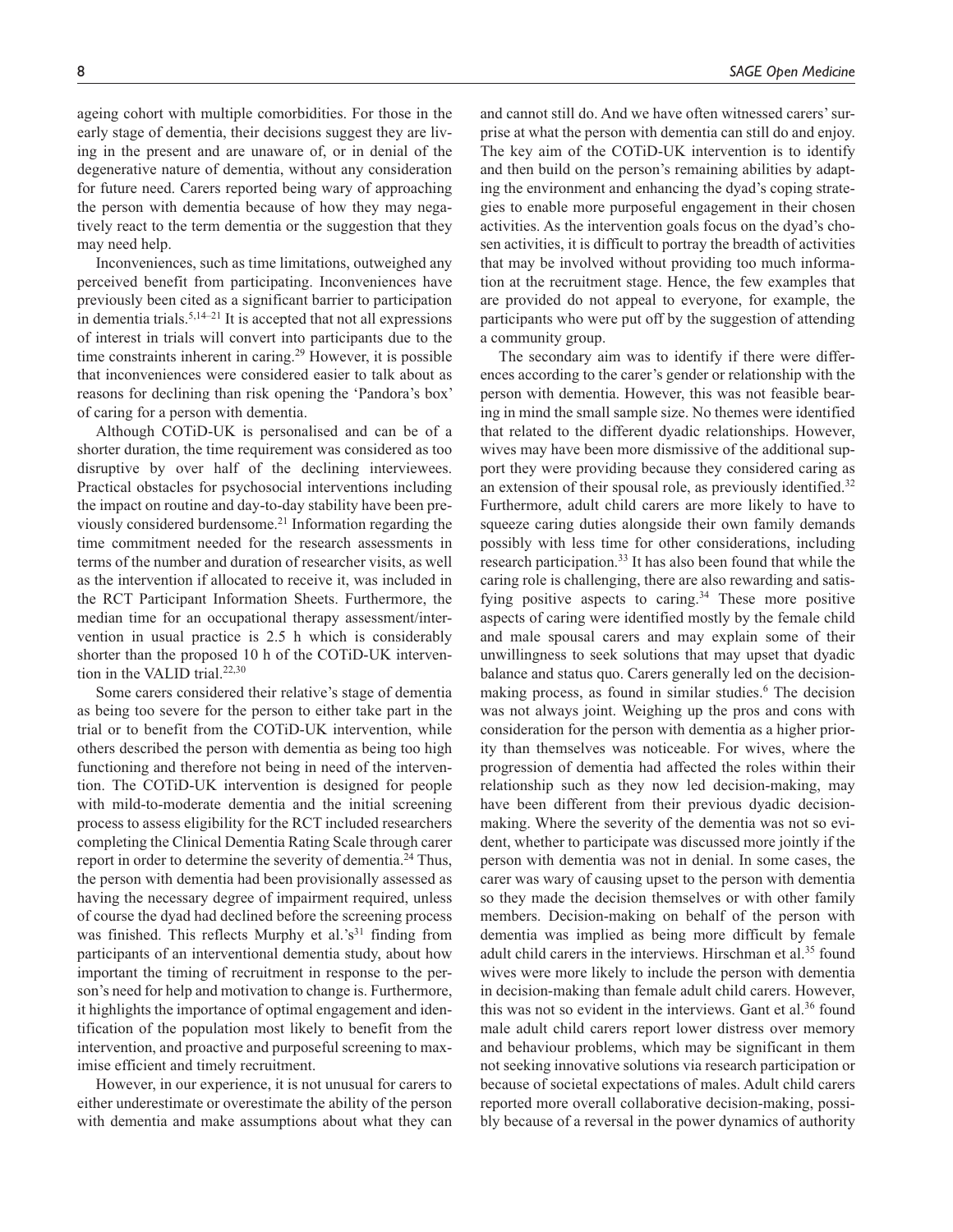within the dyad and as such required more active discussion than established spousal relationships. Carers who did not discuss the opportunity with the person with dementia readily justified their decision.

Participation in research needs to be considered on the individual merits of each study for each individual. Furthermore, acceptability and decision-making processes are enhanced by the provision of clear information, pitched at the right level for potential participants' needs and lifestyle.37 While all interviewees reported they had received enough information to consider the VALID RCT, it remains unknown whether decisions were fully informed with most interviewees reporting unfavourable aspects associated with the more demanding trial arm. This may mean that the randomisation processes and the complex personalised intervention being researched were not fully understood.

# **Limitations**

The fact that the Trial Manager conducted the interviews may have introduced bias, restricting participants' responses to socially acceptable practical reasons within the context of the short interviews. However, for all but one interviewee, the Trial Manager was not part of the local research team which potentially made her seem more 'neutral'. Indeed interviewees may possibly have felt more comfortable talking to someone who they perceived as having the opportunity and power to address inconveniences or issues reported. Also, the interviewer's focus on practical aspects may have been inherent in the questioning and reporting style used.

The interview inclusion criteria were purposely inclusive to maximise the number of participants. However, this inclusivity may have meant that not everyone interviewed would have ultimately been eligible for the VALID RCT, had they not already declined. While a more purposive sample with an even spread of carer relationships may have been preferable to the convenience sample recruited, it can obviously be difficult to invite someone who has just declined involvement in one study to immediately take part in another study to talk about their reasons. The initial approach for interview was outlined and a script provided, but was conducted by the local VALID researcher who undertook the RCT screening process. It was therefore dependent on the local researcher using their experience to decide if it was appropriate to invite the family carer to take part in the qualitative study following their refusal of the trial and then having the confidence and time to follow this through. Local researchers reported some carers terminated the call directly after declining or the researchers themselves considered invitations for interviews inappropriate. It is therefore not known how many VALID 'decliners' were actually eligible for this study, how many were invited to provide a reason for declining, who did or did not, nor how many were then invited to take part in an interview. It therefore means we are not sure how representative of those dyads who declined this small sample is.

The small sample size is acknowledged, and a larger sample would have been preferred, not least to feel that saturation had been reached. However, this study was conducted towards the end of the RCT, and so once recruitment to the RCT ended – as scheduled and agreed with the funder, and having recruited 468 dyads (98% of the target sample) – then this study also ended.

The Topic Guide was developed by the members of the research team based on their research recruitment experiences and informed by the literature but it was not piloted. However, it was reviewed by PPI colleagues involved in the VALID research programme based on their personal experience of being carers of people with dementia and their knowledge of the VALID research programme and activities. They validated that the themes identified reflected their own experiences.

A further potential bias is that the reasons the dyad declined are reported only by the carer and may therefore be their own interpretation rather than a truly dyadic perspective. Some carers reported conflicting feelings between the person with dementia and themselves about taking part in the VALID RCT. This may have been related to the dementia symptoms as identified by Hirschman et al. $35$  or more specifically the partnered component of the study and intervention. While there was no specific dyadic conflict reported, as suggested by Brodaty and Green,<sup>38</sup> initial discord within the dyad may have resulted in the willingness of carers to participate in the interviews. It is acknowledged, in other health conditions, that individuals with strong feelings are more likely to provide reasons for declining in which case dyads who agreed between themselves not to participate for reasons they both agreed on may have been less inclined to participate in the interviews, potentially affecting the generalisability of findings.39

# **Future research and clinical implications**

Clinical interventions need to be evidence-based via research. Identifying and reporting the number of participants and decliners, and their reasons for participation/nonparticipation, enables the full spectrum of views about the research and intervention to be appraised in context, which in turn can enable future research designs to better meet the needs of potential participants. While there is some evidence of increasing numbers of people participating in dementia research accommodating dyads' needs better may serve to continue the trend to reach the national  $10\%$  target.<sup>1,40</sup> It is particularly important, in the absence of a cure, to develop acceptable interventions that can enable people living with dementia to do so better and for longer.

It is recommended that data collection, sharing and reporting need to be improved. It is important to collect data from those who decline to participate as to why and consider if their characteristics vary to those who do consent. Reducing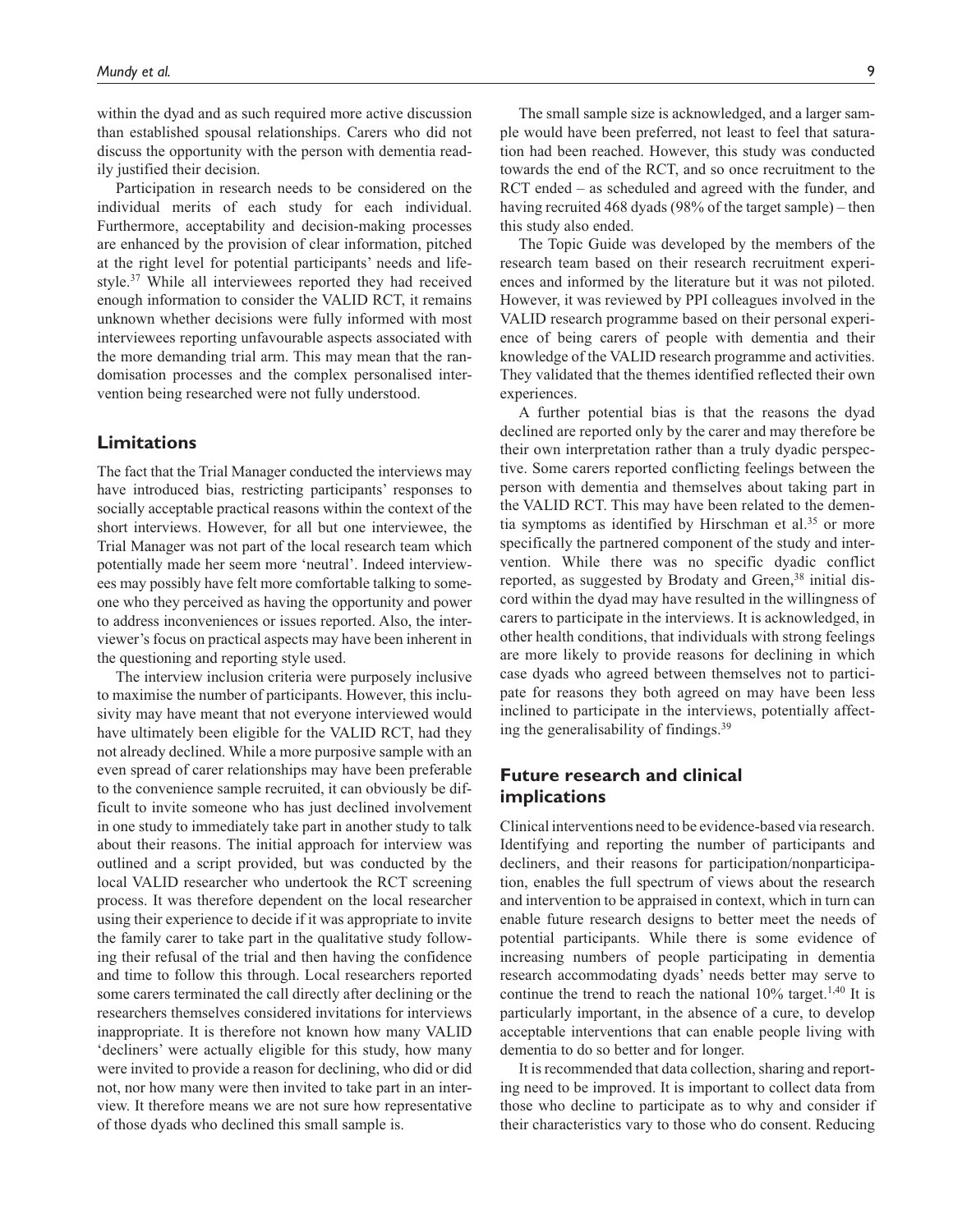consistent and effective way. For example, in this study, decliners had to consent to the three data items to be shared with the lead research site, which affected how much detail could be provided when reporting the RCT. Locally, healthcare institutions could advise their client group that they are research active and may share anonymised reasons given for declining as part of good practice. A more comprehensive approach could be to incorporate nested qualitative interviews in all RCTs with both decliners and participants, to enable a more balanced view of acceptability for implementation purposes. Finally, reporting the data thus collected will increase the validity of the trial results.

Study recruitment strategies and inclusion/exclusion criteria may benefit from early feasibility testing and being more explicitly targeted. Furthermore, streamlined screening processes to efficiently identify people who are most likely to participate in the intervention being evaluated are recommended. Psychosocial interventions require commitment to be effective, and in this small sample, the COTiD-UK intervention was considered as a barrier to participation by some interviewees. Therefore, focusing recruitment on people with dementia and their carers who already participate in community activities may benefit recruitment strategies, although caution would be advised to avoid biasing the sample. Alternatively, consideration at the design stage as to whether participants are able to choose their preferred arm of the trial may encourage more inclusive participation.

Recruitment communication strategies for complex psychosocial interventions in dementia require a higher skill set from clinicians and researchers than that of simpler studies in order to deliver the right amount of information about how the intervention might work and the potential benefits at the most receptive time. Reported lack of insight into dementia diagnosis suggests that continually raising awareness of dementia, to reduce stigma and offering research opportunities as part of usual care as recommended, may increase dyads' response to maximising independent living through research participation.<sup>1</sup> Ultimately, the normalisation of trial participation could provide all service users with the opportunity to participate in research in the same way that they have a choice about their clinical care.

# **Conclusion**

There is no 'one-size-fits-all' approach to facilitating people with dementia and their carers' research participation. Nonparticipation in research is an unavoidable reality; this study's finding that people did not participate due to an imbalance of benefit in return for their level of involvement may not be representative of all potential dyads who do not participate in research. However, decliners can significantly affect the time and energy required to reach the appropriate audience and target sample during trial recruitment and possibly affect the generalisability of outcomes when published. Identifying and sharing the reasons why people declined participation can enable the tailoring of future psychosocial trials both at the design stage by enabling participants to choose their preferred arm and having a flexible tailored intervention in partnership with the dyad, and at the delivery stage by better targeting recruitment. These measures plus finely honed researcher skills to navigate the differing dyadic relationships, receptiveness to research opportunities, levels of acceptance of the dementia diagnosis and awareness of potential future challenges the dyad may face can potentially increase inclusivity and generalisability of evidence-based choices to meet the growing needs of society.

### **Acknowledgements**

The authors thank the 10 family carers who agreed to participate in the interviews, without whom the study would have not been possible. Prof Fiona Poland & Dr Julia Keenan at University of East Anglia and Prof Gail Mountain at Sheffield University are also thanked for their advice during the study.

#### **Author contributions**

JM completed the interviews, transcription, analysis and interpretation, and drafted the paper as part of her MSc in Health Service Research at City, University of London, and was the VALID trial manager. JS coded the interviews and assisted with analysis. MO is the VALID Chief Investigator and contributed to the study design and analysis. MC provided academic supervision to JM during her MSc. JW is the VALID programme manager, supervised JM and contributed to the study design and analysis, and latterly revised the paper. All authors read, edited and approved the manuscript prior to submission.

### **Consent for publication**

Written informed consent for anonymised views to be published was given by all interviewees.

### **Declaration of conflicting interests**

The author(s) declared no potential conflicts of interest with respect to the research, authorship, and/or publication of this article.

### **Funding**

The author(s) disclosed receipt of the following financial support for the research, authorship, and/or publication of this article: This study is funded by the National Institute for Health Research (NIHR) [Programme Grants for Applied Research (Grant Reference Number RP-PG-0610-10108)]. The views expressed are those of the authors and not necessarily those of the NIHR or the Department of Health and Social Care.

### **Ethical approval**

Ethical approval for this study was obtained from London – Camberwell St Giles Research Ethics Committee (approval number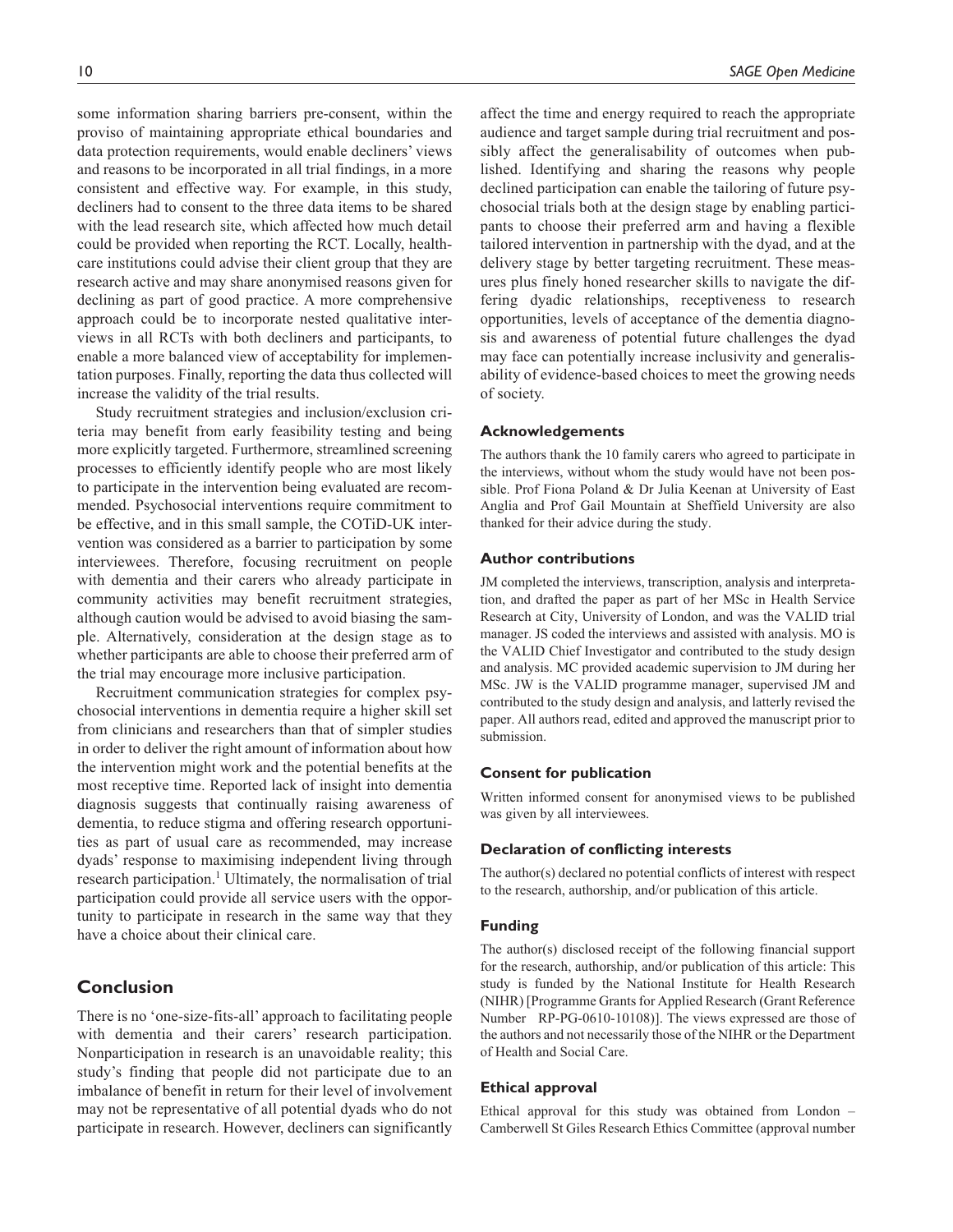14/LO/0736, on 10 December 2015). The recruitment documents were reviewed by the VALID Public and Patients Involvement reference group. People with dementia were not invited to participate in interviews, because it was considered an unnecessary burden and their involvement would require ethical considerations beyond the scope of this study.

#### **Informed consent**

Written informed consent was obtained from all subjects before the study.

### **Trial registration**

The study was registered under the clinical trial registration number ISRCTN 10748953.

### **ORCID iD**

Jennifer Wenborn D <https://orcid.org/0000-0001-7311-8972>

#### **References**

- 1. Department of Health (DoH). Prime minister's challenge on dementia 2020, 2015, [https://www.gov.uk/government/](https://www.gov.uk/government/publications/prime-ministers-challenge-on-dementia-2020/prime-ministers-challenge-on-dementia-2020) [publications/prime-ministers-challenge-on-dementia-2020/](https://www.gov.uk/government/publications/prime-ministers-challenge-on-dementia-2020/prime-ministers-challenge-on-dementia-2020) [prime-ministers-challenge-on-dementia-2020](https://www.gov.uk/government/publications/prime-ministers-challenge-on-dementia-2020/prime-ministers-challenge-on-dementia-2020) (accessed 22 May 2018).
- 2. Alzheimer's Society. Alzheimer's Society leading the fight against dementia, 2016, [https://www.alzheimers.org.](https://www.alzheimers.org.uk/about-dementia/types-dementia/symptoms-dementia#co) [uk/about-dementia/types-dementia/symptoms-dementia#co](https://www.alzheimers.org.uk/about-dementia/types-dementia/symptoms-dementia#co) (accessed 22 May 2018).
- 3. Alzheimer's Disease International. Participation in dementia trials and studies: challenges and recommendations, 2013, [https://www.alz.co.uk/sites/default/files/pdfs/dementia-trials.](https://www.alz.co.uk/sites/default/files/pdfs/dementia-trials.pdf) [pdf](https://www.alz.co.uk/sites/default/files/pdfs/dementia-trials.pdf) (accessed 22 May 2018).
- 4. Cary M, Rubright J, Grill J, et al. Why are spousal caregivers more prevalent than nonspousal caregivers as study partners in AD dementia clinical trials? *Alzheimer Dis Assoc Disord* 2015; 29(1): 70–74.
- 5. Shatenstein B, Kergoat M and Reid I. Outcome of a targeted nutritional intervention among older adults with early-stage Alzheimers disease: the Nutrition Intervention Study. *J Appl Gerontol* 2017; 36(7): 782–807.
- 6. Elad P, Treves T, Drory M, et al. Demented patients participation in a clinical trial: factors affecting the caregivers' decision. *Int J Geriatr Psychiatry* 2000; 15(4): 325–330.
- 7. Grill J, Raman R, Ernstrom K, et al. Effect of study partner on the conduct of Alzheimer disease clinical trials. *Neurology* 2013; 80: 282–288.
- 8. Wimo A, Reed C, Dodel R, et al. The GERAS Study: a prospective observational study of costs and resource use in community dwellers with Alzheimer's disease in three European countries – study design and baseline findings. *J Alzheimers Dis* 2013; 36(2): 385–399.
- 9. Moher D, Hopewell S, Schulz K, et al. CONSORT 2010 explanation and elaboration: updated guidelines for reporting parallel group randomised trials. *BMJ* 2010; 340: c869.
- 10. Snowden C, Elbourne D and Garcia J. The decision to decline to enrol in a clinical trial: a blind spot in the literature on decision-making for research participation. In: Oonagh C, McMillan J, Liddell K, et al. (eds) *The limits of consent – a*

*socio-ethical approach to human subject research in medicine*. Oxford: Oxford University Press, 2009, pp. 57–78.

- 11. World Medical Association (WMA). Declaration of Helsinki, 2013, [https://www.wma.net/policies-post/wma-declaration](https://www.wma.net/policies-post/wma-declaration-of-helsinki-ethical-principles-for-medical-research-involving-human-subjects/)[of-helsinki-ethical-principles-for-medical-research-involving](https://www.wma.net/policies-post/wma-declaration-of-helsinki-ethical-principles-for-medical-research-involving-human-subjects/)[human-subjects/](https://www.wma.net/policies-post/wma-declaration-of-helsinki-ethical-principles-for-medical-research-involving-human-subjects/) (accessed 25 May 2018).
- 12. International Council on Harmonisation Good Clinical Practice. ICH-GCP harmonised tripartite guideline for good clinical practice E6 (R2), 2016, [https://database.ich.org/sites/default/](https://database.ich.org/sites/default/files/E6_R2_Addendum.pdf) [files/E6\\_R2\\_Addendum.pdf](https://database.ich.org/sites/default/files/E6_R2_Addendum.pdf) (accessed 8 September 2020).
- 13. Connell C, Shaw B, Holmes S, et al. Caregivers' attitudes toward their family members' participation in Alzheimer disease research: implications for recruitment and retention. *Alzheimer Dis Assoc Disord* 2001; 15(3): 137–145.
- 14. Chiatti C, Rimland J, Bonfranceschi F, et al. The UP-TECH project, an intervention to support caregivers of Alzheimer's disease patients in Italy: preliminary findings on recruitment and caregiving burden in the baseline population. *Aging & Mental Health* 2014; 19(6): 517–525.
- 15. Chien W and Lee I. Randomized controlled trial of a dementia care programme for families of home-resided older people with dementia. *J Adv Nurs* 2011; 67(4): 774–787.
- 16. Iliffe S, Waugh A, Poole M, et al. The effectiveness of collaborative care for people with memory problems in primary care: results of the CAREDEM Case Management Modelling and Feasibility Study. *Health Technol Assess* 2014; 18(52): 1–148.
- 17. Milne H, Van der Pol M, McCloughan L, et al. The use of global positional satellite location in dementia: a feasibility study for a randomised controlled trial. *BMC Psychiatry* 2014; 4(1): 160.
- 18. Prick A, De Lange J, Van't Leven N, et al. Process evaluation of a multicomponent dyadic intervention study with exercise and support for people with dementia and their family caregivers. *Trials* 2014; 5(1): 401.
- 19. Wesson J, Clemson L, Brodaty H, et al. A feasibility study and pilot randomised trial of a tailored prevention program to reduce falls in older people with mild dementia. *BMC Geriatrics* 2013; 13(1): 89.
- 20. Bull M, Boaz L and Sjostedt J. Public health model identifies recruitment barriers among older adults with delirium and dementia. *Public Health Nurs* 2013; 31(1): 79–87.
- 21. Dowling G and Wiener C. Roadblocks encountered in recruiting patients for a study of sleep disruption in Alzheimer's disease. *Image J Nurs Sch* 1997; 29(1): 59–64.
- 22. Wenborn J, Hynes S, Moniz-Cook E, et al. Community occupational therapy for people with dementia and family carers (COTiD-UK) versus treatment as usual (Valuing Active Life in Dementia [VALID] programme): study protocol for a randomised controlled trial. *Trials* 2016; 17: 65.
- 23. American Psychiatric Association. *Diagnostic and statistical manual of mental disorders* (text rev.). 4th ed. Washington, DC: American Psychiatric Association, 2000.
- 24. Hughes CP, Berg L, Danziger WL, et al. A new clinical scale for the staging of dementia. *Br J Psychiatry* 1982; 140: 566–572.
- 25. Braun V and Clarke V. *Successful qualitative research*. 1st ed. Los Angeles, CA: SAGE, 2013.
- 26. Charlesworth G, Burnell K, Beecham J, et al. Peer support for family carers of people with dementia, alone or in combination with group reminiscence: factorial randomised trial. *Trials* 2011; 12: 205.